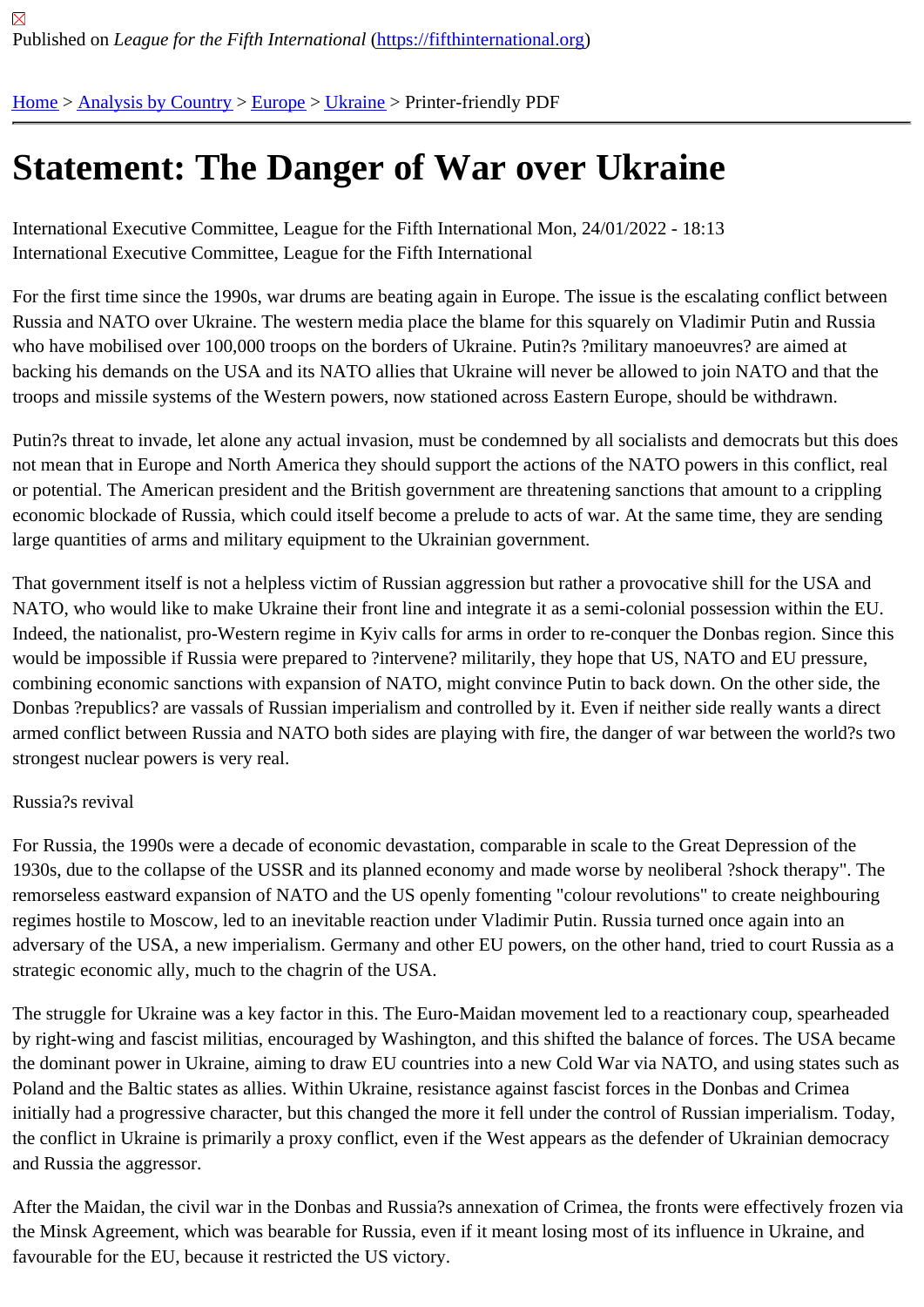Today, both sides pretend to be standing up to aggression on behalf of national security and independence. In reality, Ukraine is only a bone of contention in a much larger and more dangerous global struggle. Both sides are asserting their own geo-strategic, political and economic interests in what is a struggle for the redivision of the world between the USA and the EU on the one side, that is, the old imperialist powers and, on the other, the new imperialist powers, Russia and China.

For Putin to invade Ukraine, bomb Kyiv and precipitate a full-scale land war, would be an incredible act of self-harm, a grotesque miscalculation. Short of an unlikely quick victory, it would not only draw down crippling sanctions but, after an initial chauvinist intoxication, major social upheaval in Russia itself, that could bring down Putin and his circle of oligarchs. In addition, all such threats and counter-threats carry global dangers in a period of intensifying interimperialist rivalry like the present. We need only think of the potential impact on the situation around Taiwan, with overflights by warplanes and flotillas of warships already skirting territorial waters.

The new arms race, rearmament, the popular mobilisation around nationalist or democratic slogans fostered by the press, broadcast and social media, all have their own logic, which intensifies the conflict. Putin is plainly trying to bolster his popularity at home by restoring Russia?s prestige as a great power, joining the ?club? with the USA and China. Biden, too, is trying to prove ?the USA is back? as the world policeman, assembling European and Asian allies by expanding the NATO protection racket and building an equivalent in Asia.

A secondary objective for the USA (and Britain) is to weaken any moves to greater independence and self-reliance by the two big powers within the European Union, Germany and France. The fact that Biden did not consult them on his lightning withdrawal from Afghanistan, his trashing of France?s submarine contract with Australia, the launch of the AUKUS pact and his clear aim of sabotaging Russia's NordStream2 gas pipeline to Europe, all underline this.

The USA is arm twisting the new German government to end the gas deal or even to see Russia excluded from the global electronic payment system, Swift, based in Belgium. This would cause chaos for Europe in international markets whilst barely impacting the US. It reveals the near-dictatorial powers Washington still exerts over the world economy, something it has hitherto only shown on a smaller scale in Iran, Cuba and Venezuela.

When ultimatums and threats like this are being hurled at one another, even if the intention is simply to produce a humiliating climbdown by an opponent, the possibilities of miscalculation and of stumbling into armed conflict become very great. If not this time, then the next, the ?victor? will be emboldened to score further victories and the defeated will take the first opportunity for revenge.

We should remember that such crises marked the decades before the twentieth century's two world wars. If an actual invasion by Russia were to take place in Ukraine, even on its eastern borders, this would not only be a cause of further suffering for the people of Ukraine, it would increase the danger of escalation into a direct clash between the imperialist powers themselves.

## Stopping the War Threat

So, what should be the reaction of socialists and the labour movement globally? In the "West", the right-wing leaders of social democracy and the trade unions are either silent or parrot the positions of the NATO governments. Because they see their own governments through the lens of democracy, they see Russia and China as authoritarian, dictatorial powers attacking small nations. For them, this justifies social patriotism, as in 1914 or 1939, or in the many real wars of the so-called Cold War. Whilst some reformist leaders in Europe are in silent opposition to the war, because they would prefer a different imperialist orientation of their countries, that is, a closer relationship with Russia, in Germany, the most influential of the supposedly left wing Green Parties, like the Liberals, have become outspoken Russophobes.

What of those parts of the workers' movement worldwide that come from the Communist (Stalinist) tradition and maintain a greater degree of hostility to their "own" governments, which they see as the only imperialist powers? They lay the blame for any potential conflict solely on the USA and NATO. Even if they no longer see Russia and China as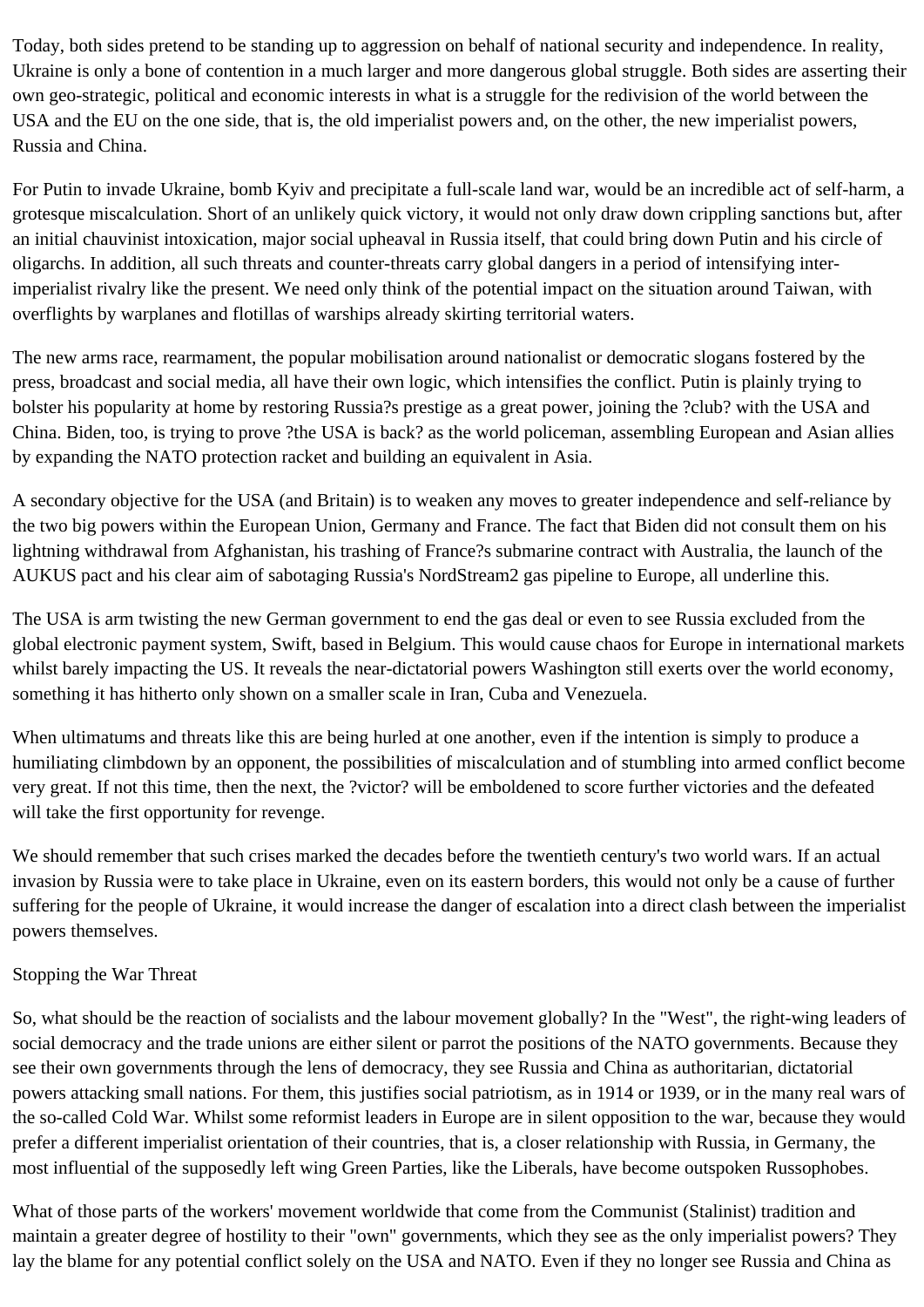the "socialist camp?, they tend to see them at least as counterweights to imperialism that must not be treated in the same way as the real villains.

The position of revolutionaries, in all countries, ought to be that this is a conflict between imperialist powers and blocs and that the expansion of NATO into Eastern Europe after the total downfall of "Communism" was itself an act of aggression. It showed that the priority of the so-called "democratic" imperialisms was not the formation of genuinely independent states but the dragging of the countries previously hegemonised by Soviet Russia into their own system of semi-colonies.

With the collapse of the Soviet Union, Gorbachev and Yeltsin also dissolved the Warsaw Pact and pleaded either to join NATO or for its dissolution. Although, from the viewpoint of the world working class, it does not justify any invasion of Ukraine, Russia has historic ?reasons of state? to be alarmed at the presence of NATO?s missiles and troops on its very borders. The United States, it should be remembered, brought the world to the verge of nuclear war in 1962 in response to the siting of Soviet missiles in Cuba.

The USA, protected by two huge oceans, feels itself invulnerable and, therefore, able to meddle in, and create war situations on, all the other continents in pursuit of its "manifest destiny" of world domination. At present, this is aimed primarily at China, but it has similar ambitions with regard to Russia whose own reassertion has exposed US weakness in Syria.

Certainly, Russia has no justification for an invasion of Ukraine and revolutionary socialists should unequivocally condemn any such action. Ukrainian resistance against such aggression, however, could not be judged outside of the overall inter-imperialist conflict. Its own actions against its Russian speaking populations in Eastern Ukraine in 2014, its determination to join NATO and its repeated attempts to provoke NATO intervention, confirm that it is a tool of ?western" imperialism.

Socialists should not only condemn NATO's expansion but its very existence. The US and its allies supported a series of colour revolutions (including the Euromaidan) to produce pro-Western regimes in Russia's near abroad which could potentially become military bases for them.

It is no surprise then that Putin, having felt empowered by the decline of the United States and its President's erratic policies to make America Great Again, is trying to restore Moscow's position in its "near abroad". We support neither of these rival imperialist pretensions. They are threatening to drag their peoples and those of Eastern Europe, of Europe as a whole, and even of the whole world, into an unforeseeable and brutal series of conflicts.

The question of which side is the initial aggressor, does not decide the political position to be taken. Rather, it is a question of waging the struggle against warmongering on both sides by means of class struggle; by exposing the interimperialist nature of the conflict and by rejecting support for either camp on the grounds that one is fighting for democracy or the other fighting against imperialism.

The working class in Europe, Russia and the USA needs to mobilise against all these war moves, to demand the withdrawal of all Russian troops from the borders of Ukraine and likewise all western weapons, war materiel and personnel from Ukraine, the Baltic States, Poland etc. We must demand the dissolution of both NATO and the Collective Security Treaty Organisation and oppose all existing or threatened economic sanctions.

We call on the labour and peace movements of Europe, America and Russia to take to the streets, demanding an end to all war preparations and the massive increases in arms spending which fill the pockets of the billionaire arms manufacturers and oligarchs while ordinary working people lack decent housing and healthcare.

To appeal to the Putins, the Xis the Bidens or the EU and British leaders to turn from imperialist tigers into pacifist lambs, however, would be quite futile. In the end, only the working class can put an end to the threat of war, including that of a Third World War. Workers in Russia, and in CSTO states like Kazakhstan, need to mobilise to bring down their autocratic rulers and link up with their class comrades in Europe and the Americas.